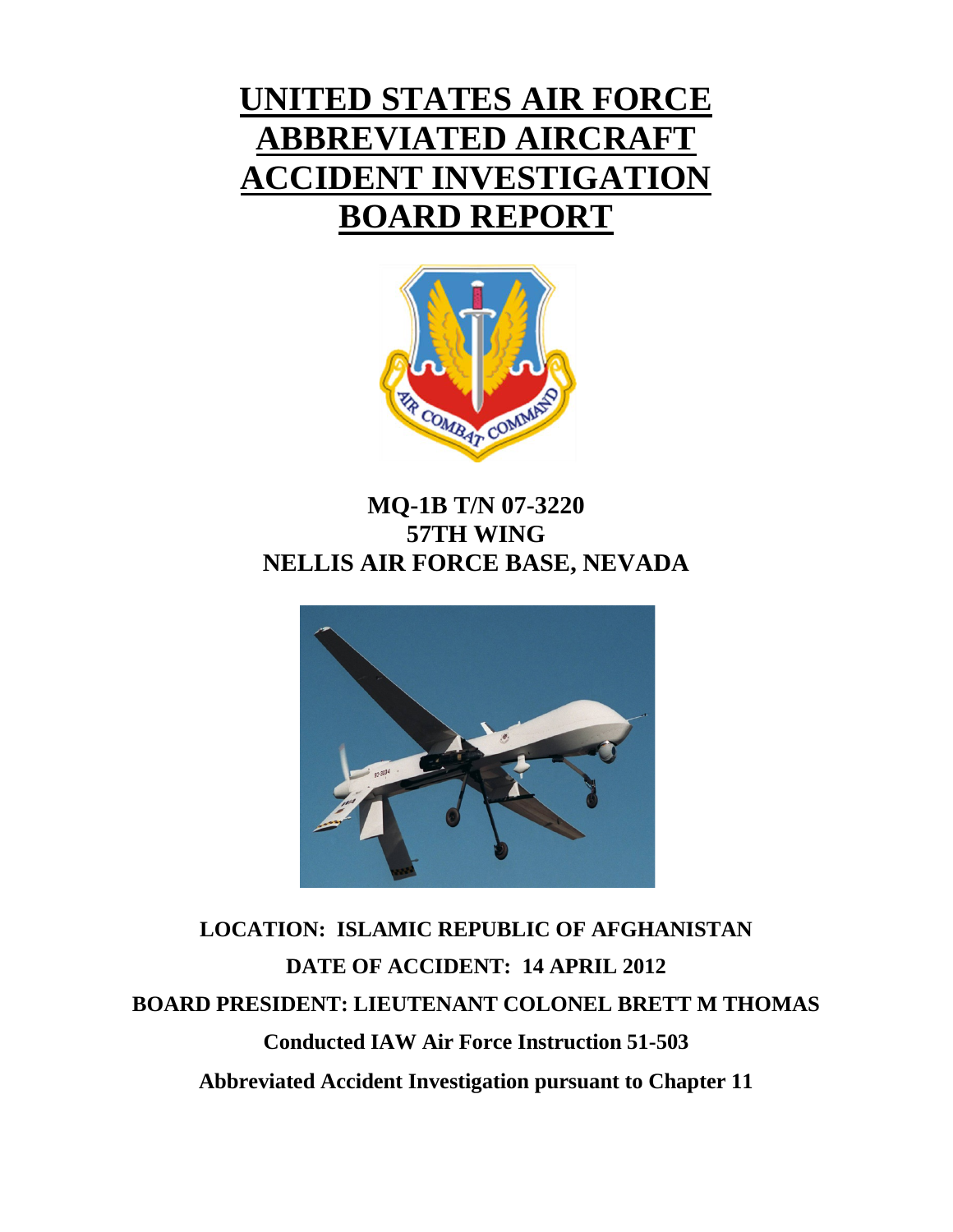The Report of the Abbreviated Accident Investigation Board, conducted under the provisions of AFI 51-503, that investigated the 14 April 2012 mishap in Afghanistan, involving MQ-1B, T/N 07-3220, assigned to the 57 WG, Nellis AFB, NV, complies with applicable regulatory and statutory guidance and on that basis is approved.

Wills fleur

WILLIAM J. REW **Lieutenant General, USAF Vice Commander**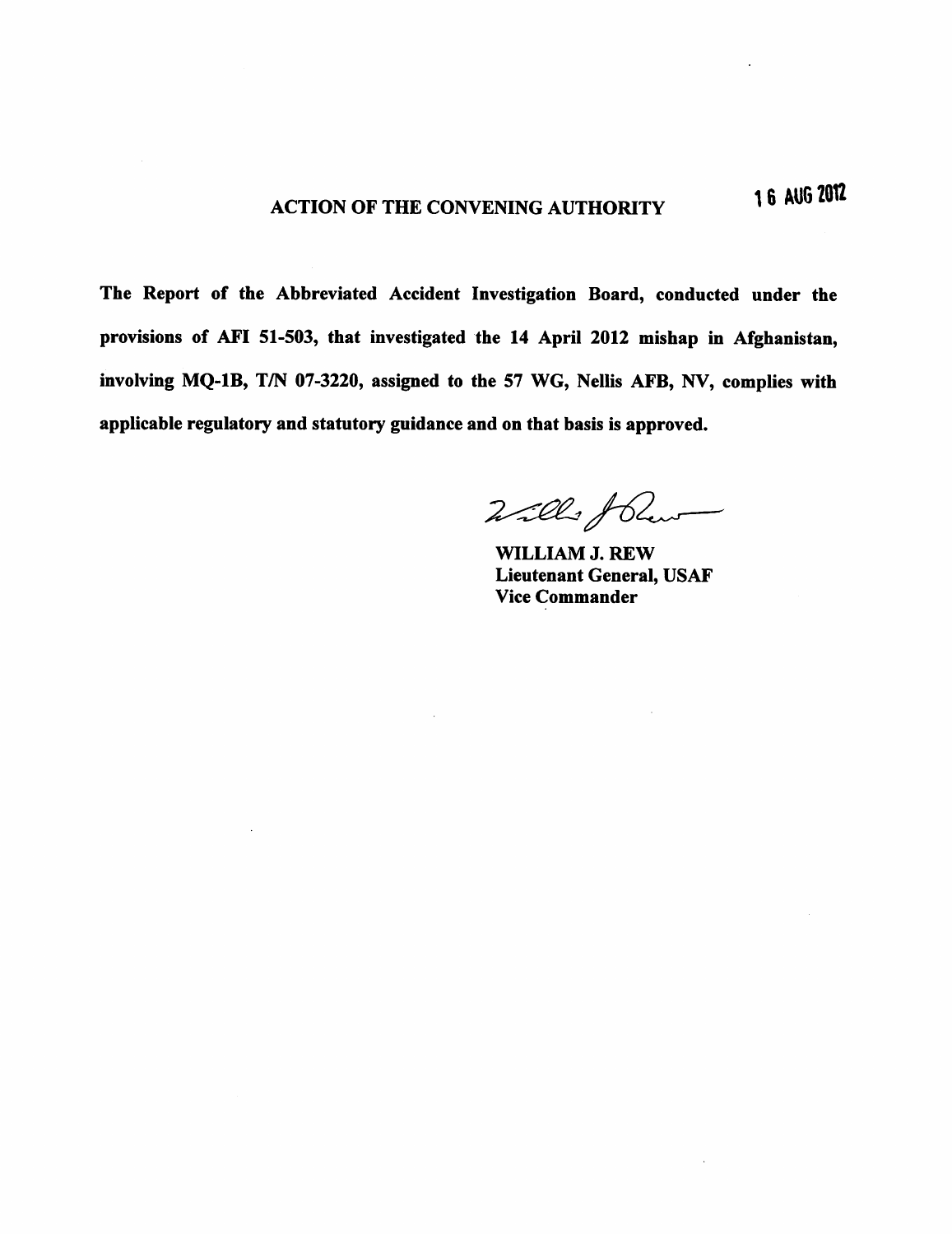### **EXECUTIVE SUMMARY**

### **ABBREVIATED AIRCRAFT ACCIDENT INVESTIGATION (AAIB) MQ-1B T/N 07-3220, Islamic Republic of Afghanistan 14 APRIL 2012**

On 14 April 2012, at 03:41:13 Zulu (Z) time, the mishap remotely piloted aircraft (MRPA), an MQ-1B Predator, tail number (T/N) 07-3220, crashed in the Nangarhar Province, Islamic Republic of Afghanistan while attempting to return to Jalalabad Airbase. Destruction of the MRPA with one missile was assessed to be a financial loss of \$3,832,053.18. No injuries, damage to other government property, or damage to private property resulted from the mishap.

The aircraft belonged to the 57th Wing at Nellis Air Force Base (AFB), Nevada, but was deployed at the time in support of Operation ENDURING FREEDOM. The crew flying the aircraft at the time of the mishap was from the 162 Reconnaissance Squadron (RS) at Springfield Air National Guard Base (ANGB), Ohio. The 62d Expeditionary Reconnaissance Squadron, Detachment1, provided the maintenance support.

Following normal pre-flight checks, the MRPA taxied and took off from Jalalabad Airbase at 02:12Z. The Launch and Recovery Element (LRE) handed off the MRPA to the Mission Control Element (MCE) uneventfully at 02:19Z. Sixty eight minutes later, the MRPA experienced a significant loss of power. With this loss of power, the MRPA started a descent in accordance with its autopilot programming, which maintains airspeed by sacrificing altitude. The Mishap Sensor Operator (MSO) noticed the descent, and the MP attempted to return the MRPA to its assigned altitude. The engine continued to lose power and the MP analyzed this as an engine failure. The MCE crew accomplished all the critical action procedure steps (CAPS) for an engine failure as they turned the MRPA back towards Jalalabad Airbase. The MCE coordinated with the LRE for handback of the MRPA and coordinated with the 432d Wing Operations Center (WOC) Director for guidance if the MRPA could not be successfully returned to the Airbase. At approximately 03:30Z the MCE crew determined that the MRPA could not successfully be returned to the airbase and, following the guidance received from the WOC Director, purposely flew the MRPA into the ground. Impact occurred at 03:41:13Z on an unpopulated mountainside approximately 20 nautical miles (nm) short of the airbase. The MRPA was a total loss with some damaged portions recovered.

The AAIB President determined by clear and convincing evidence that the cause of the mishap was engine failure. By a preponderance of the evidence, the AAIB president found that a substantially contributing factor to this single point failure was a unique data and power cable, because there was no other point on this particular MQ-1B that the two ignition circuits came together, because of redundancy upgrades to the ignition system accomplished in the past.

*Under 10 U.S.C. 2254(d), the opinion of the accident investigators as to the cause of, or the factors contributing to, the accident set forth in the accident investigation report, if any, may not be considered as evidence in any civil or criminal proceeding arising from the accident, nor may such information be considered an admission of liability of the United States or by any person referred to in those conclusions or statements.*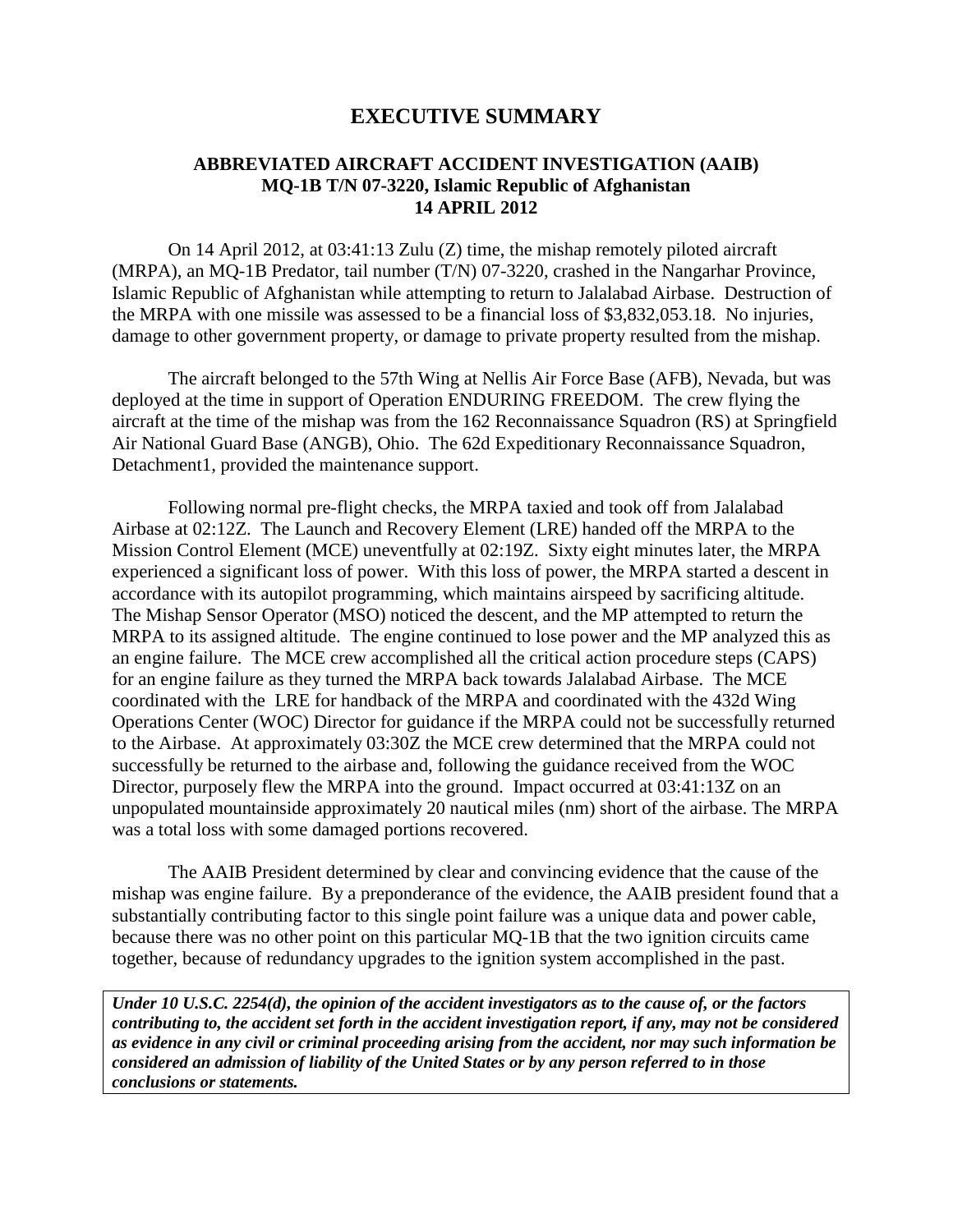# SUMMARY OF FACTS AND STATEMENT OF OPINION MQ-1B T/N 07-3220 14 April 2012

# **TABLE OF CONTENTS**

| a.                                                               |  |
|------------------------------------------------------------------|--|
| b.                                                               |  |
| 2.                                                               |  |
| 3.                                                               |  |
| a.                                                               |  |
| b.                                                               |  |
|                                                                  |  |
| a.                                                               |  |
| b.                                                               |  |
| $\mathbf{c}$ .                                                   |  |
| d.                                                               |  |
| e.                                                               |  |
| f.                                                               |  |
| 5.                                                               |  |
| a.                                                               |  |
| b.                                                               |  |
| $\mathbf{c}$ .                                                   |  |
| d.                                                               |  |
| e.                                                               |  |
| f.                                                               |  |
| AIRCRAFT AND AIRFRAME, MISSILE, OR SPACE VEHICLE SYSTEMS 8<br>6. |  |
| a.                                                               |  |
| b.                                                               |  |
|                                                                  |  |
| a.                                                               |  |
| b.                                                               |  |
| $\mathbf{c}$ .                                                   |  |
|                                                                  |  |
|                                                                  |  |
| d.                                                               |  |
| 9.                                                               |  |
| a.                                                               |  |
| Health.<br>b.                                                    |  |
| $C_{\star}$                                                      |  |
| d.                                                               |  |
| e.                                                               |  |
|                                                                  |  |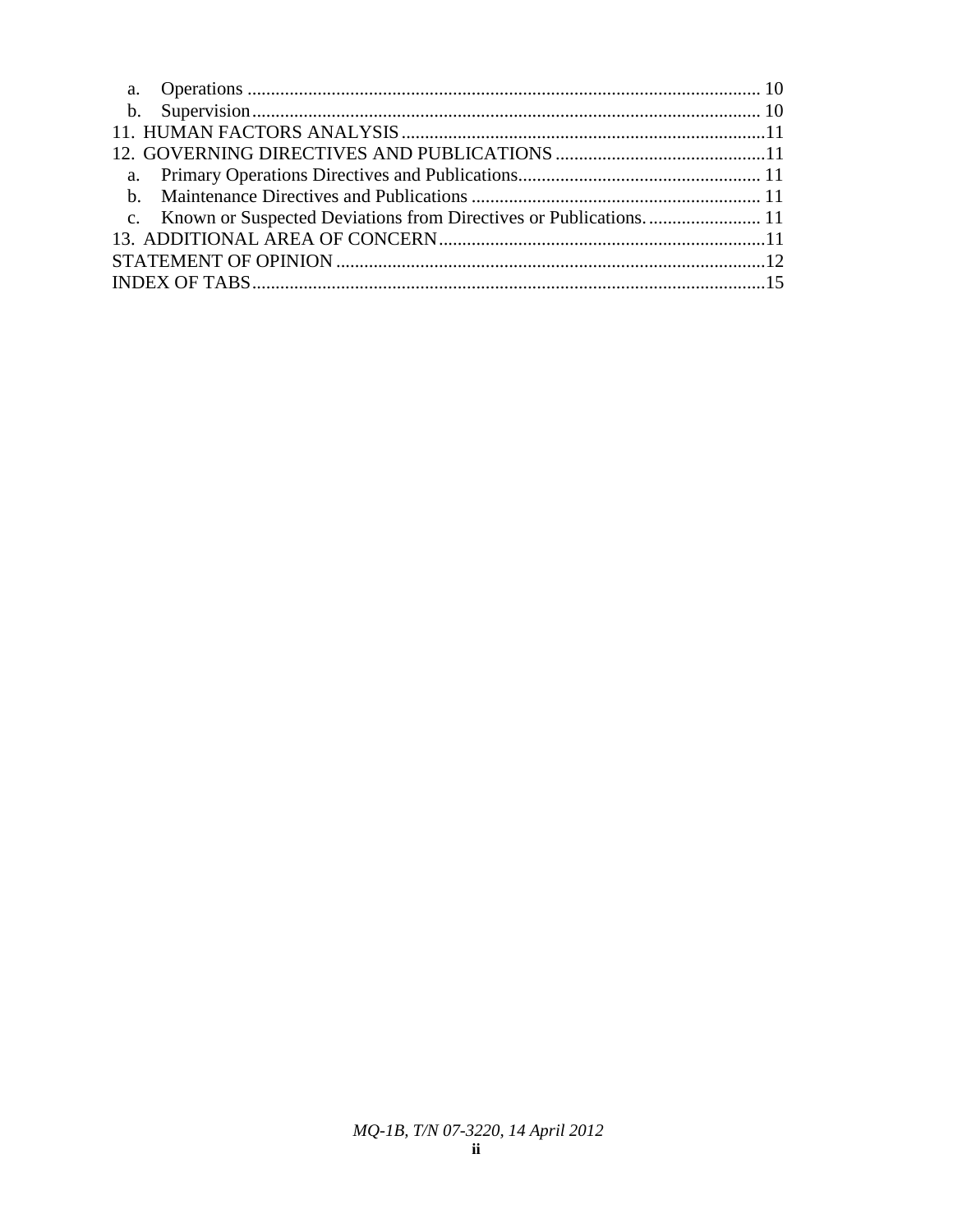# **COMMONLY USED ACRONYMS & ABBREVIATIONS**

| <b>ACC</b>   | Air Combat Command                     | <b>MCE</b>       | <b>Mission Crew Element</b>              |
|--------------|----------------------------------------|------------------|------------------------------------------|
| <b>AEW</b>   | Air Expeditionary Wing                 | <b>MIC</b>       | Mission Intelligence Coordinator         |
| AF           | Air Force                              | <b>MP</b>        | Mishap Pilot                             |
| <b>AFB</b>   | Air Force Base                         | <b>MRPA</b>      | Mishap Remotely Piloted Aircraft         |
| AFI          | Air Force Instruction                  | <b>MSO</b>       | Mishap Sensor Operator                   |
| <b>AFSC</b>  | Air Force Specialty Code               | <b>NM</b>        | <b>Nautical Miles</b>                    |
| <b>AFSOC</b> | Air Force Special Operations           | <b>OG</b>        | <b>Operations Group</b>                  |
|              | Command                                | <b>OS</b>        | <b>Operations Supervisor</b>             |
| <b>AFTO</b>  | Air Force Technical Order              | <b>OSS</b>       | <b>Operational Support Squadron</b>      |
| <b>AGM</b>   | Air-Ground Missile                     | <b>PCL</b>       | Point and Click Loiter                   |
| AIB          | <b>Accident Investigation Board</b>    | <b>PMATS</b>     | <b>Predator Mission Aircrew Training</b> |
| AAIB         | Abbreviated Accident Investigation     |                  | System                                   |
|              | <b>Board</b>                           | <b>PPSL</b>      | Predator Primary Satellite Link          |
| <b>ATC</b>   | Air Traffic Control                    | <b>RPA</b>       | <b>Remotely Piloted Aircraft</b>         |
| CAPS         | <b>Critical Action Procedure Steps</b> | <b>RPM</b>       | <b>Revolutions Per Minute</b>            |
| <b>CCSM</b>  | <b>Control Console Serial Module</b>   | <b>RS</b>        | Reconnaissance Squadron                  |
| <b>EGT</b>   | <b>Exhaust Gas Temperature</b>         | <b>RW</b>        | Reconnaissance Wing                      |
| EP           | <b>Emergency Procedure</b>             | <b>SATCOM</b>    | <b>Satellite Communications</b>          |
| GA           | <b>General Atomics</b>                 | <b>SIB</b>       | Safety Investigation Board               |
| <b>GCS</b>   | <b>Ground Control Station</b>          | <b>TCTO</b>      | Time Compliance Technical Order          |
| <b>GDT</b>   | Ground Data Terminal                   | T/N              | <b>Tail Number</b>                       |
| <b>HUD</b>   | Head-up Display                        | TO               | <b>Technical Order</b>                   |
| IC           | <b>Incorporating Change</b>            | <b>UAV</b>       | <b>Unmanned Aerial Vehicle</b>           |
| <b>ISR</b>   | Intelligence, Surveillance and         | <b>USAF</b>      | <b>United States Air Force</b>           |
|              | Reconnaissance                         | <b>USAFCENT</b>  | United States Air Forces Central         |
| <b>KIAS</b>  | Knots Indicated Airspeed               | <b>USCENTCOM</b> | United States Central Command            |
| L            | Local Time                             | <b>WOC</b>       | <b>Wing Operations Center</b>            |
| LOS          | Line of Sight                          | <b>WOCD</b>      | Wing Operations Center Director          |
| <b>LRE</b>   | Launch and Recovery Element            | Ζ                | Zulu or Greenwich Meridian Time          |
| <b>MAP</b>   | Manifold Air Pressure                  |                  | (GMT)                                    |
| MC           | Mishap Crew                            |                  |                                          |

The above list was compiled from the Summary of Facts, the Statement of Opinion, the Index of Tabs, and witness testimony (Tab R & Tab V).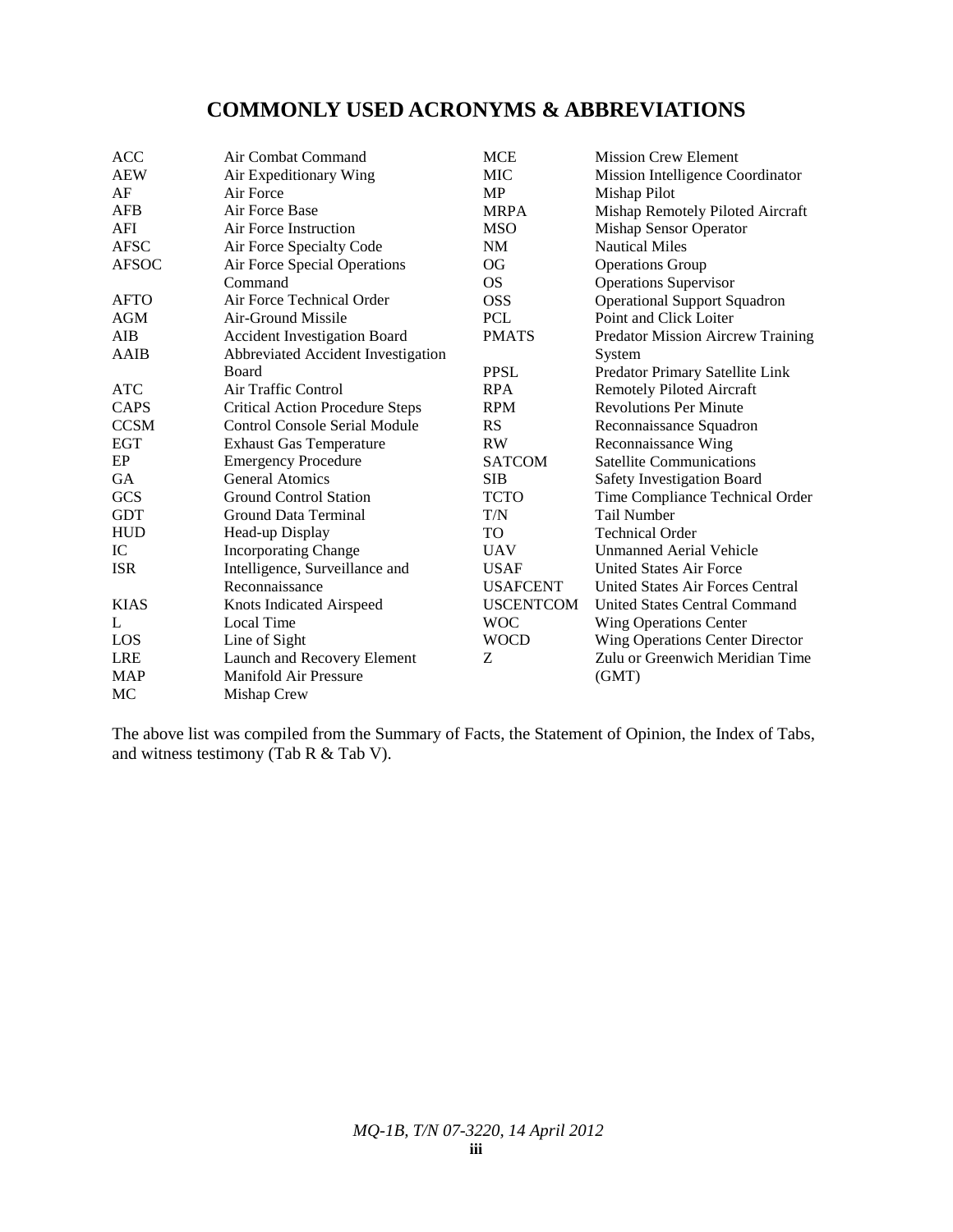### **SUMMARY OF FACTS**

### **1. AUTHORITY AND PURPOSE**

### **a. Authority.**

On 4 June 2012, Lieutenant General William J. Rew, Vice Commander Air Combat Command, appointed Lieutenant Colonel Brett M. Thomas as the Abbreviated Accident Investigation Board (AAIB) President to investigate the 14 April 2012 crash of an MQ-1B Predator aircraft, tail number T/N 07-3220. An abbreviated AIB was conducted at Springfield Air National Guard Base (ANGB), Ohio, from 26 June 2012 to 13 July 2012, pursuant to Chapter 11 of Air Force Instruction (AFI) 51-503, *Aerospace Accident Investigations*. A Legal Advisor and Recorder were also appointed to the AAIB. A maintenance non-commissioned officer served as a Functional Area Expert. (Tab Y-3, Y-6)

#### **b. Purpose.**

This is a legal investigation convened to inquire into the facts surrounding the aircraft or aerospace accident, to prepare a publicly-releasable report, and to gather and preserve all available evidence for use in litigation, claims, disciplinary actions, administrative proceedings, and for other purposes.

#### **2. ACCIDENT SUMMARY**

The mishap remotely piloted aircraft (MRPA) taxied and departed from Jalalabad Airbase at 02:12:49Z. Sixty eight minutes later, the MRPA experienced a partial rollback of the engine, followed four minutes and forty-four seconds later by a complete engine failure. (Tab AA-3) The crew applied all Critical Actions Procedures (CAPS) and accomplished the appropriate checklists while turning the MRPA back towards Jalalabad Airbase. (Tabs AA-3, V-2.1) At approximately 03:30Z the MCE crew determined that the MRPA would not successfully be able to return to the air base and, following the guidance received from the WOC Director, purposely flew the MRPA into the ground. Impact occurred at 03:41:13Z on an unpopulated mountainside approximately 20 nautical miles (nm) short of the airbase. (Tab AA-4)

The aircraft was a total loss, valued at \$3,832,053.18 with some damaged portions recovered. (Tab P-3, Tab AA-7) There were no injuries or damage to personal property. (Tab P-4)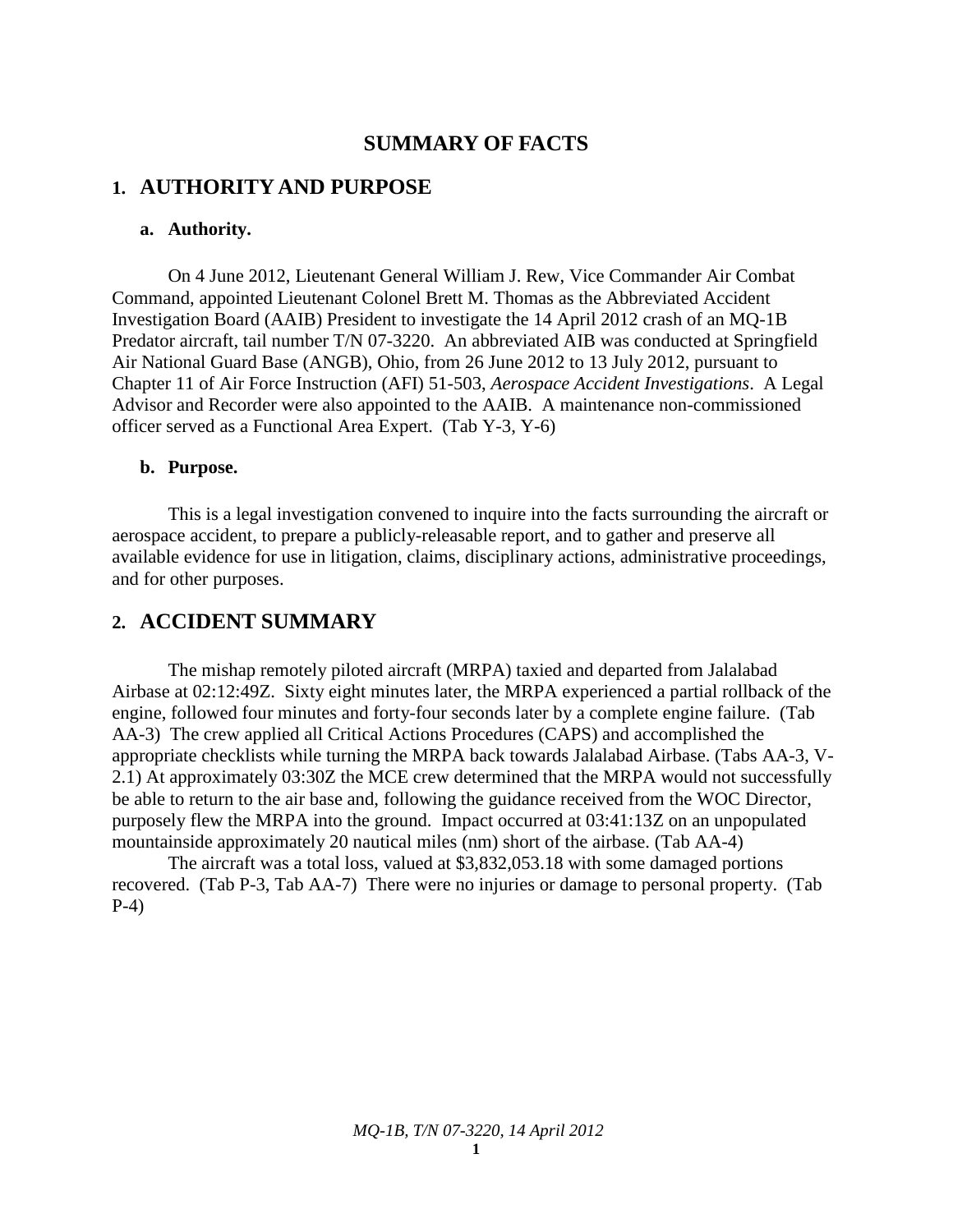### **3. BACKGROUND**

#### **a. Units and Organization**

#### **(1) Air Combat Command (ACC)**

Air Combat Command is a major command of the United States Air Force and primary force provider of combat airpower to America's warfighting commands. Its mission is to organize, train, equip, and maintain combat-ready forces for rapid deployment and employment

while ensuring strategic air defense forces are ready to meet the challenges of peacetime air sovereignty and wartime air defense. ACC operates fighter, bomber, reconnaissance, battlemanagement, and electronic-control aircraft and provides command, control, communications, and intelligence systems and conducts global information operations. Over 96,000 active duty members and civilians, and when mobilized, 57,000 Air National Guard and Reserve members compose ACC, and its units operate 2,000 aircraft. (Tab X-3)

### **(2) 12th Air Force (12 AF)**

12th Air Force controls ACC's conventional forces in the western United States and has the warfighting responsibility for U.S. Southern Command as well as the U.S. Southern Air Forces (AFSOUTH). (Tab X-5) It manages all Air Force assets and personnel in the USSOUTHCOM Area of Responsibility, which includes Central and South America. As one of four numbered air forces assigned to ACC,  $12<sup>th</sup>$  AF's mission is to

provide combat ready forces to ACC, train and equip 10 combat wings and one RED HORSE squadron. Its subordinate commands operate more than 731 combat aircraft with more than 66,400 uniformed and civilian Airmen. 12th Air Force directs 10 active duty wings and one direct reporting unit as well as 18 gained wings and other units of the Air National Guard and Reserve. (Tab X-7)

#### **(3) 432d Reconnaissance Wing (432 RW)**

The 432d Wing (432 WG), stationed at Creech AFB, Nevada, flies remotely piloted aircraft (RPA) systems to provide real-time reconnaissance, surveillance, and precision attack against fixed and timecritical targets to support American and coalition forces worldwide. The 432 WG also conducts initial qualification training for aircrew, intelligence, weather, and maintenance personnel who will fly and support RPA systems. The wing's organization includes two groups, six RPA flying squadrons, an

operational support squadron, and three maintenance squadrons. The wing and its subordinate units are components of the Air Force's ACC and 12 AF. (Tabs X-11)





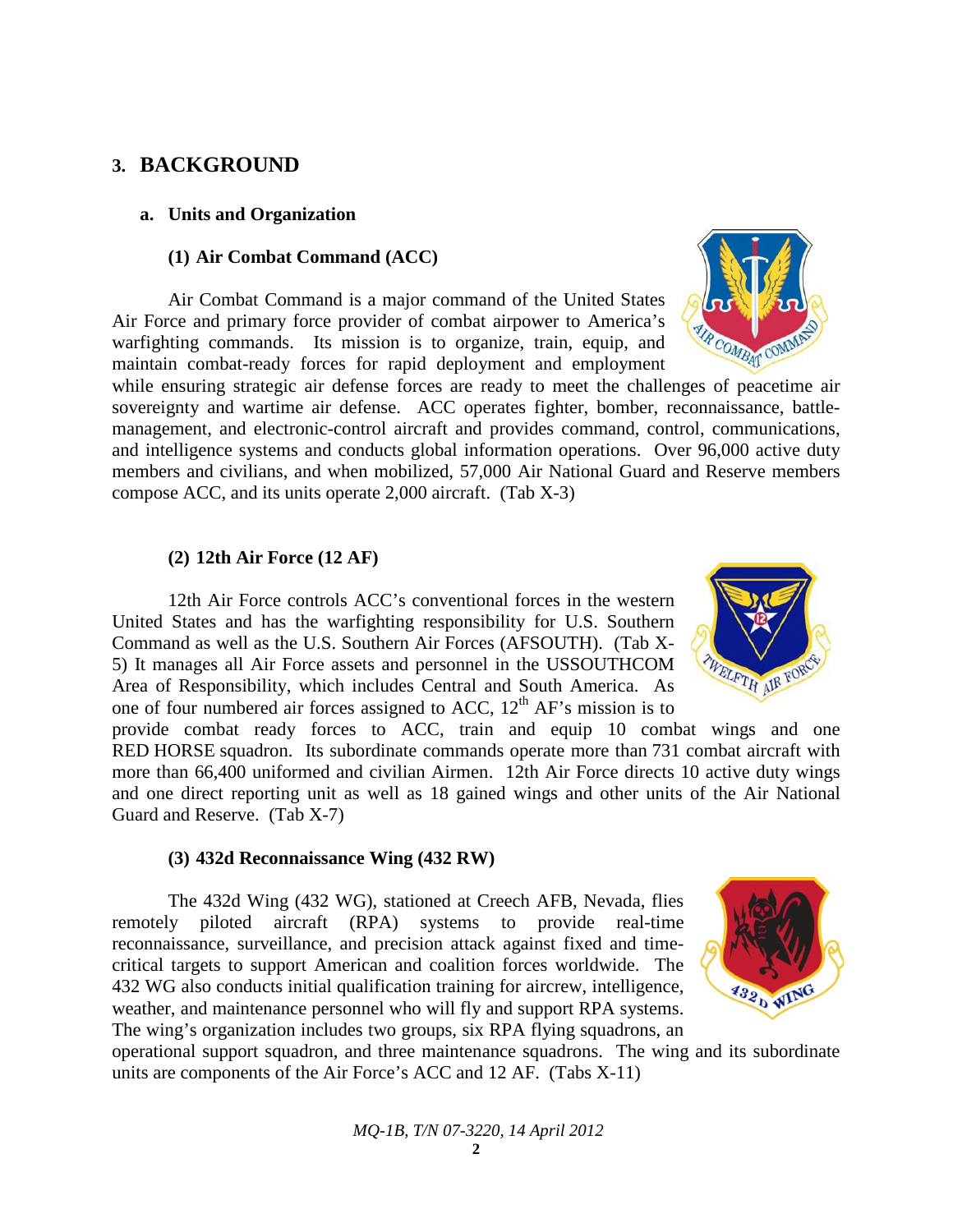# The 62d Expeditionary Reconnaissance Squadron is home to the MQ-1

Predator and MQ-9 Reaper aircraft at Kandahar Air Field. The unit has flown and supported these aircraft, beginning in 2005. The reconnaissance unit is comprised of Air Force members deployed from the 432nd Operations Group, Creech Air Force Base, Nev., and the 27th Special Operations Group, Cannon AFB. Additionally, the British

Royal Air Force also operates RPAs from Creech AFB and KAF. The aircraft are operated jointly by the 62nd ERS and by Airmen at Creech AFB and Cannon AFB, as well as by Air National Guard crews located across the U.S. and by RAF crews in the UK. (Tab X-23, CC-7)

# **(4) 57th Wing (57 WG)**

The 57th Wing provides advanced aerospace training to world-wide combat air forces and showcases aerospace power to the world while overseeing the dynamic and challenging flying operations at Nellis. It manages all flying operations at Nellis Air Force Base and conducts advanced aircrew, space, logistics and command and control training through the USAF Weapons School, Red Flag and Green Flag exercises. Important components of the training include adversary tactics replication

(provided by the wing's aggressor squadrons) and graduate level instruction and tactics development (accomplished through each of its schools). (Tab X-19)

### **(5) 432d Operations Group (432 OG)**

The 432d Operations Group employs RPA in 24-hour Combat Air Patrols in support of

combatant commander needs, and deploys combat support forces worldwide. This includes combat command and control, tactics development, intelligence support, weather support, and standardization and evaluation oversight for ACC, USAFCENT, Air Force Material Command, Air National Guard, the United Kingdom Royal Air Force, seven geographic combatant commanders, and Air Reserve Command RPA units. The Group is also responsible for all air traffic control, airfield management, and weather services for RPA operations at Creech AFB, NV. (Tab X-13)

### **(6) 162d Reconnaissance Squadron (162 RS)**

The 162d Reconnaissance Squadron provides combatant commanders with persistent intelligence, surveillance and reconnaissance (ISR) capability, full-motion video and precision weapons engagement. Its global operations architecture supports continuous MQ-1B Predator employment providing real-time actionable intelligence, strike, interdiction, close air support, and special missions to deployed war fighters. (Tab AA-11)

### **(7) 62d Expeditionary Reconnaissance Squadron (62 ERS)**







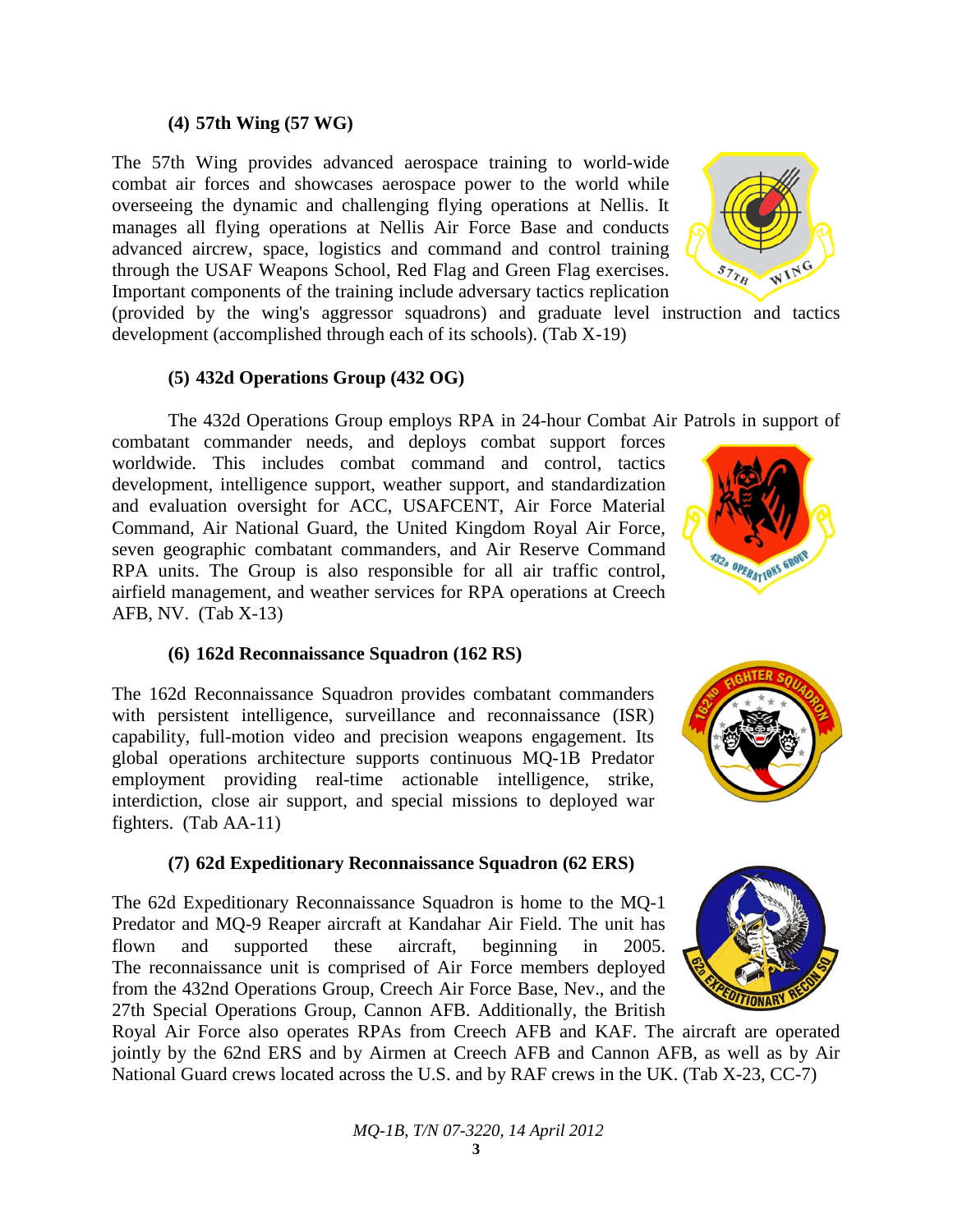### **b. Aircraft: MQ-1B Predator**

The MQ-1B Predator is a medium-altitude, long-endurance, unmanned aircraft system with primary missions of close air support, air interdiction, and ISR. It acts as a Joint Forces Air Component Commander-owned theater asset for reconnaissance, surveillance and target acquisition in support of the Joint Forces Commander. The MQ-1B is actually a system, not just an aircraft, which consists of four aircraft (with sensors and weapons), a Ground Control Station (GCS), a Predator Primary Satellite Link (PPSL), and spare equipment along with operations and maintenance crews for deployed 24-hour operations.

The entire system is deployable worldwide for operations and can be transported on almost any Air Force cargo aircraft. (Tabs X-15 and X-16)

**Figure 1. Fully Armed MQ-1B Predator Taxiing (Report Cover Page) (Tab CC-6)**



**Figure 2. Inside View of Ground Control Station (Tab CC-3)**

The basic crew for the Predator consists of a pilot to control the aircraft and command the mission and an enlisted aircrew member to operate sensors and weapons plus a mission coordinator, when required. The crew employs the aircraft from inside a GCS via a line-of-sight data link or a satellite data link for beyond line-of-sight operations. The MQ-1B carries the Multi-spectral Targeting System, or MTS-A, which integrates an infrared sensor, a color/monochrome daylight television (TV) camera, an image-intensified TV camera, a laser designator and a laser illuminator into a single package. The full motion video from each of the imaging sensors can be viewed as separate video streams or fused together. The aircraft can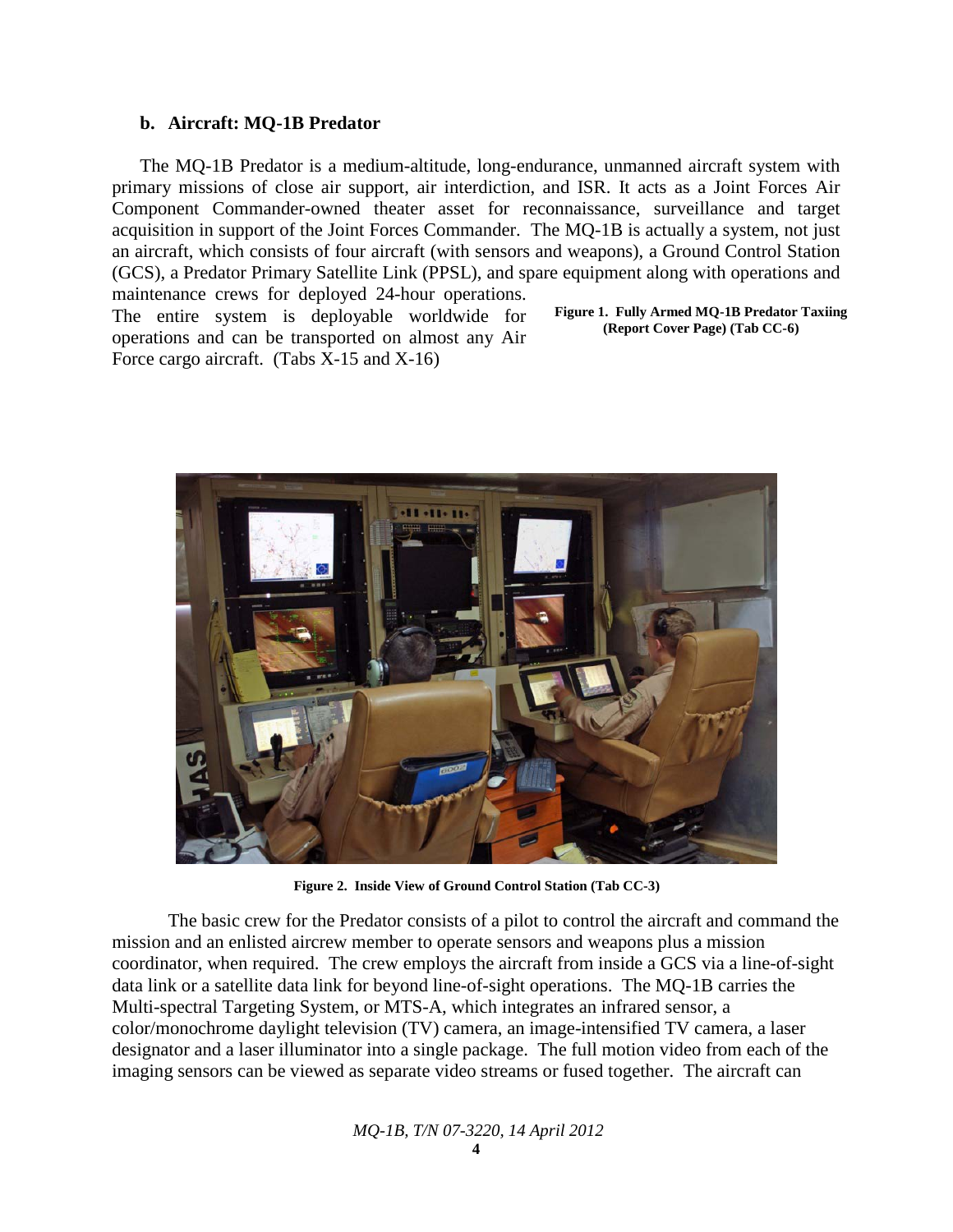employ two laser-guided AGM-114 Hellfire missiles which possess a highly accurate, low collateral damage, and anti-armor and anti-personnel engagement capability. The aircraft has a wingspan of 55 feet, a maximum takeoff weight of 2,250 pounds, and cruises at 84 miles per hour. (Tab  $X-15$  and Tab  $X-16$ )

The aircraft is controlled by two different Ground Control Stations (GCS). The Launch and Recovery Element (LRE), which consists of a crew in a GCS at the forward operating location, uses line-of-sight data link connections between the aircraft and ground data terminal, for takeoff and landing. A stateside crew will control the aircraft via beyond-line-of-sight links and performs the designated mission until the aircraft is ready to land, at which time control is returned to the LRE. (Tab X-16)

### **4. SEQUENCE OF EVENTS**

### **a. Mission.**

On 14 Apr 12, the MPRA was performing a classified tasking in the OEF area of responsibility. (Tab AA-13)

### **b. Planning and Preflight.**

The MRPA launched from the Jalalabad Airbase at 0212Z by the LRE using line of sight (LOS) C-Band transmitters, and was then handed off at 0219Z to the MCE crew via Ku Band satellite transmissions. (Tab AA-3) The launching LRE accomplished all preflight mission requirements and briefed in accordance with standard operating procedures. (Tab R-4, R-16)

The launching LRE conducted a standard preflight, launch, and handoff. No MRPA anomalies were noted and aircraft handover to the MCE crew was uneventful. (Tab AA-3, Tab  $R-3$  through  $R-16$ , Tab  $V-3.1$ )

The mishap crew (MC) was assigned to the 162d Reconnaissance Squadron and 432d Operations Group, Springfield ANGB, and the MRPA was assigned to Nellis AFB. (Tabs V-1.1, V-5.1, Tab AA-9)

### **c. Summary of Accident.**

At 03:20:24Z, the engine speed dropped from nearly 5,000 RPM to approximately 3,800 RPM with accompanying loss of thrust. (Tab AA-3) At 03:20:47Z, the Mishap Sensor Operator (MSO) notified the Mishap Pilot (MP) that the MRPA was descending. (Tab AA-3) The MP verified aircraft settings but was unable to return the MRPA to its assigned altitude. (Tab V-5.1) At 03:23:00Z, in consultation with the Operations Superintendent (OS), the MP commanded landing configuration to gain manual control of the MRPA's engine. (Tab AA-3) During this time, the aircraft continued away from the LRE, and continued to descend, reaching a final distance away from the LRE of 42 nautical miles (nm). (Tab AA-3) When manual control did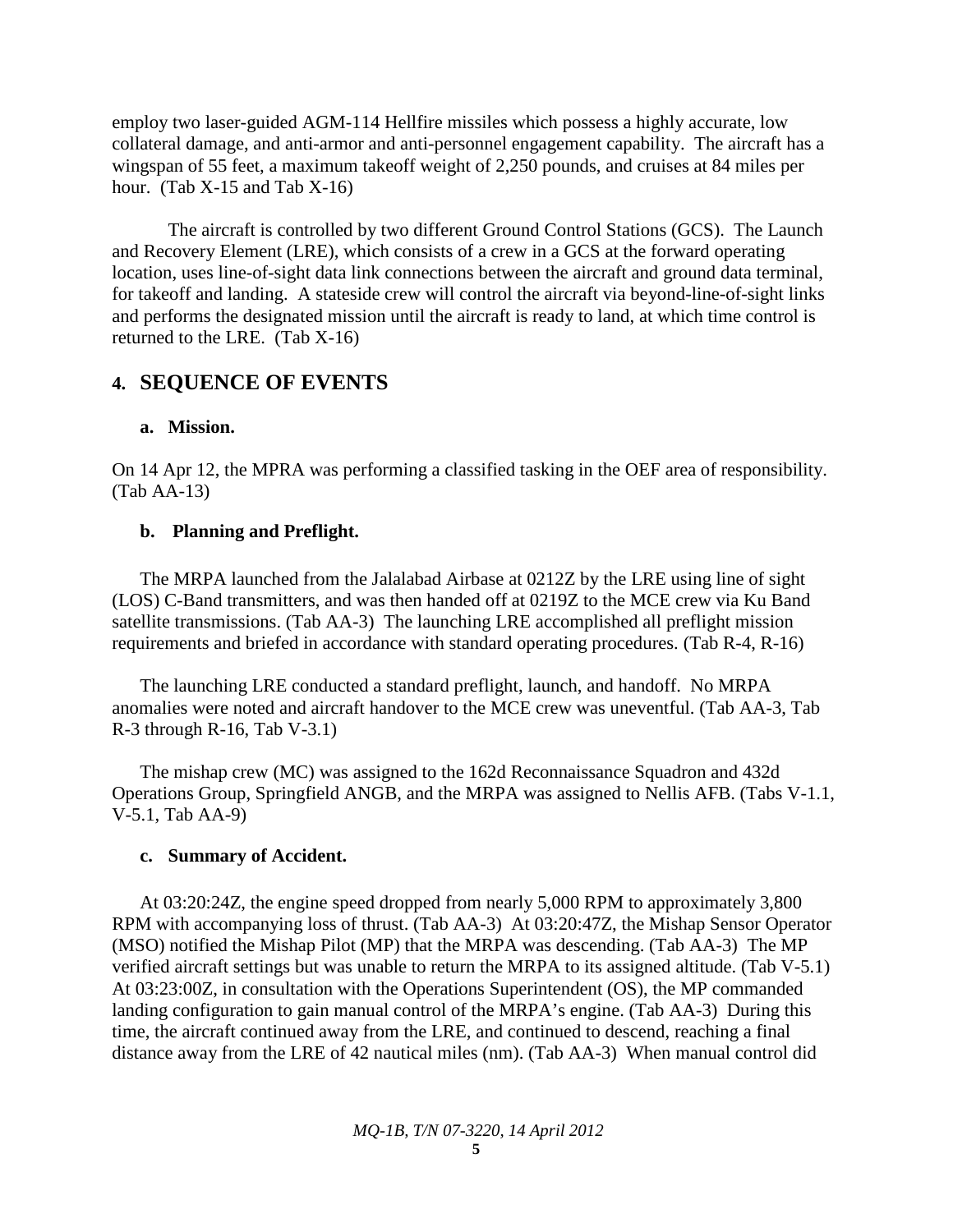not result in a return to normal engine operations, the MP turned the aircraft back toward the LRE at 03:23:16Z. (Tab AA-3)

The MP and MSO began running the Engine Failure Checklist at 03:24:38Z, at which point, the MRPA was 40 nm from the LRE. Implementation of the checklist resulted in no change to engine operation. At 03:25:14Z, the engine further degraded with revolutions per minute (RPM) and manifold air pressure (MAP) falling below the red warning threshold. (Tab AA-3) Operations supervision coordinated between the aircrew and the 432d WOC Director, gathering guidance on what the MC's course of action should be in recovering the MRPA. Operations supervision interjected with possible courses of action based on aviation experience. (Tab V-2.1) At 03:29:36Z, the OS received direction from the 432d Wing Operations Center (WOC) to crash the MRPA if the mishap crew (MC) was unable to return the MRPA to the LRE. The MC determined that the MRPA was unrecoverable and proceeded, as directed, to crash the MRPA with impact at 0341:13Z, approximately 20 nm away from the LRE. (Tab AA-4)

The MRPA impacted a mountain 20nm to the west of Jalalabad Airbase and was still relatively intact after the crash as indicated in photos taken by other theater assets and the U.S. Army Recovery Team. However, after recovering those parts deemed sensitive, the MRPA and its AGM-114 missile was destroyed by the Recovery Team. (Tab AA-7) The total estimated cost for the MRPA and equipment is \$3,832,053.18. (Tab P-3)

#### **d. Egress and Aircrew Flight Equipment.**

This section is not applicable for mishaps involving RPA.

#### **e. Search and Rescue.**

This section is not applicable for mishaps involving RPA.

#### **f. Recovery of Remains.**

This section is not applicable for mishaps involving RPA.

### **5. MAINTENANCE**

#### **a. Forms Documentation.**

The active 781-series forms for the MRPA were documented in accordance with applicable maintenance guidance for the MQ-1B, and the forms indicated that the MRPA had no outstanding maintenance issues that would prevent it from flying. The Air Force Technical Order (AFTO) Form 781A for the MRPA had no outstanding issues. The AFTO Form 781J engine time and airframe times were both found to be correct. (Tab U-10 through Tab U-32, Tab D-170) The AFTO Form 781K had delayed discrepancies and the production superintendent, the maintainer who ultimately approves the aircraft for flight, approved the aircraft for flight after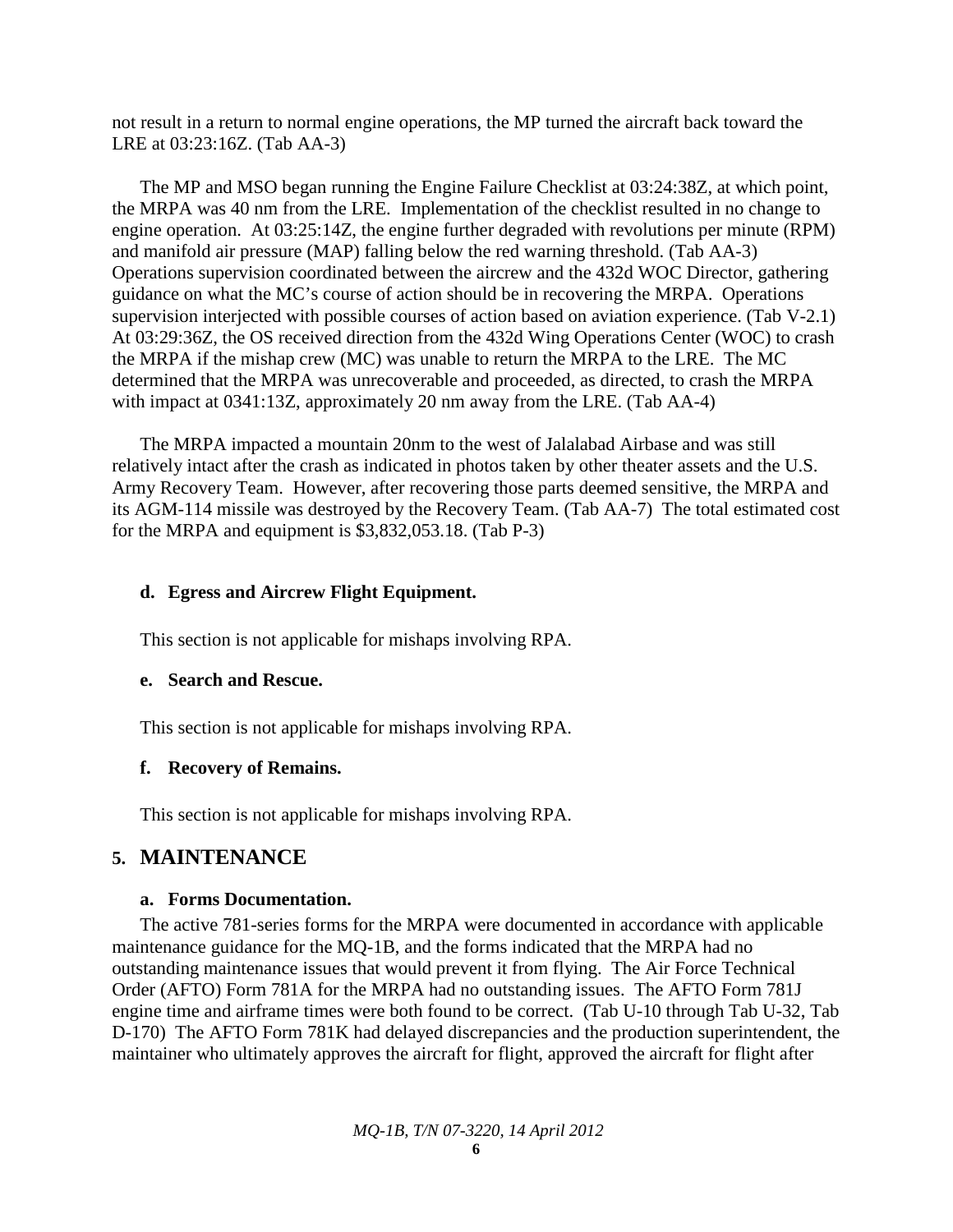reviewing all forms. (Tab U-18) The production superintendent certified the aircraft for flight. (Tab U-4)

Review of all maintenance forms documentation revealed no factors in the mishap.

### **b. Inspections.**

All required inspections were accomplished on the MRPA, and there were no overdue aircraft time compliance technical orders (TCTOs) directing hardware, software, or inspection criteria modifications. The engine hours log and engine inspection checklist were complied with, with no deficiencies noted. (Tabs U-30 through U-32) The MRPA's next scheduled inspection was a 60-Day Weapons 101 Check due 26 April 2012, 28-day Battery Reconditioning due 6 May 2012, and a 30-Day Records Review due 11 May 2012. (Tabs U-28 through U-29) The next powerplant inspection was a 60-hour engine inspection due at 115 hours. On the date of the incident, the MRPA powerplant had a total of 55.5 hours. (Tab D-170)

### **c. Maintenance Procedures.**

Review of maintenance procedures noted zero discrepancies.

### **d. Maintenance Personnel and Supervision.**

Aircraft maintenance records provided by maintenance personnel indicated all preflight maintenance and supervisory activities were normal. (Tab U-3 through Tab U-32)The AAIB accomplished a thorough review of the training records provided and special certification rosters of those who performed maintenance on the MRPA. All individual training records indicate the maintenance personnel were trained and qualified. (Tab G-19 through G-343) Maintenance personnel qualification and proficiencies were not a factor in this mishap.

### **e. Fuel, Hydraulic and Oil Inspection Analysis.**

Maintenance personnel properly serviced fuel tanks and oil reservoirs in accordance with technical data. The servicing certification on the AFTO Form 781H reflected full oil levels and adequate fuel levels. (Tab U-11 and U-12) The "Info Note" page correctly reflected the 3:2 ratio in the forward and aft fuel tanks per the applicable technical order. (Tab U-13)

### **f. Unscheduled Maintenance.**

All necessary repairs or replacements were properly made when required independent of maintenance schedules and were not a factor to the mishap.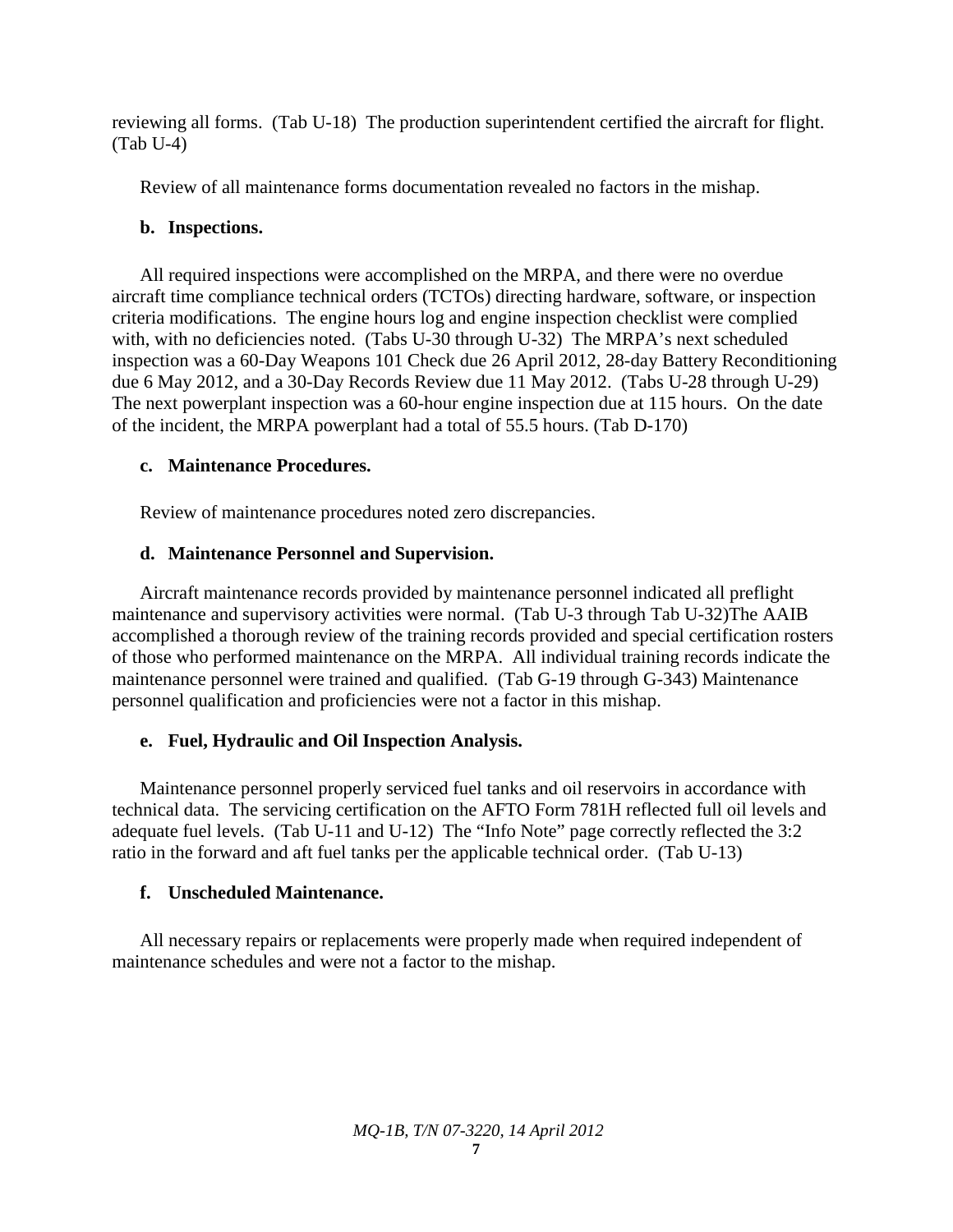### **6. AIRCRAFT AND AIRFRAME, MISSILE, OR SPACE VEHICLE SYSTEMS**

#### **a. Structures and Systems.**

The MRPA impacted a mountain and was still relatively intact after the crash as indicated in photos taken by other theater assets and the U.S. Army Recovery Team. However, after recovering those parts deemed sensitive, the MRPA and its AGM-114 missile were destroyed by the Recovery Team. (Tab AA-7) The MCE GCS was immediately impounded for test and evaluation and determined to not be a factor in the mishap. (Tabs U-3 through U-8)

#### **b. Engineering Evaluations and Analyses.**

General Atomics (GA) analyzed the data logger files from the GCS. The GA report asserts that a single point failure of the ignition control system caused both ignition circuits to lose ignition simultaneously. (Tab Z-4) The report also suggests that the rest of the MRPA appeared to be functioning normally and that it continued to react to its own automated inputs and inputs from the MCE crew through the GCS for the remainder of the flight. (Tab Z-4) GA analyzed the maintenance records, and found that the only ignition-related maintenance performed at the most recent inspection was to replace the spark plugs. GA determined that it was unlikely that the spark plug replacement could have caused the anomaly, as they were powered by an independent ignition circuit. (Tab Z-11)

Further analysis led GA to concentrate on where the two separate ignition circuits came together, as the mission data logs showed that both circuits failed simultaneously. (Tab Z-12) Due to redundancy upgrades to the ignition circuits on this particular airframe, the possible failure points were limited to three - the engine kill switch in the Ground Control Station (GCS), the engine kill switch on the exterior of the aircraft, and a unique data and power cable. Data logs confirmed that the engine kill switch in the GCS was never used by the MC and therefore was ruled out as the cause of the ignition failure. (Tab Z-10) The engine kill switch on the exterior of the aircraft is for ground use only and uses a knots indicated airspeed (KIAS) lockout switch (the engine kill switch is rendered useless when the aircraft is operating above a specified KIAS). Since the MRPA was operating above the specified KIAS at the time of the failure, GA deemed it unlikely that this switch was the cause of the failure. This led GA to conclude that the unique cable was most likely the cause of the failure. (Tab Z-4)

### **7. WEATHER**

#### **a. Forecast Weather.**

This AAIB did receive the weather forecast that the MC received but the document is classified and therefore is not included in this report. The weather forecast was found to have no bearing on the incident. (Tab F-1)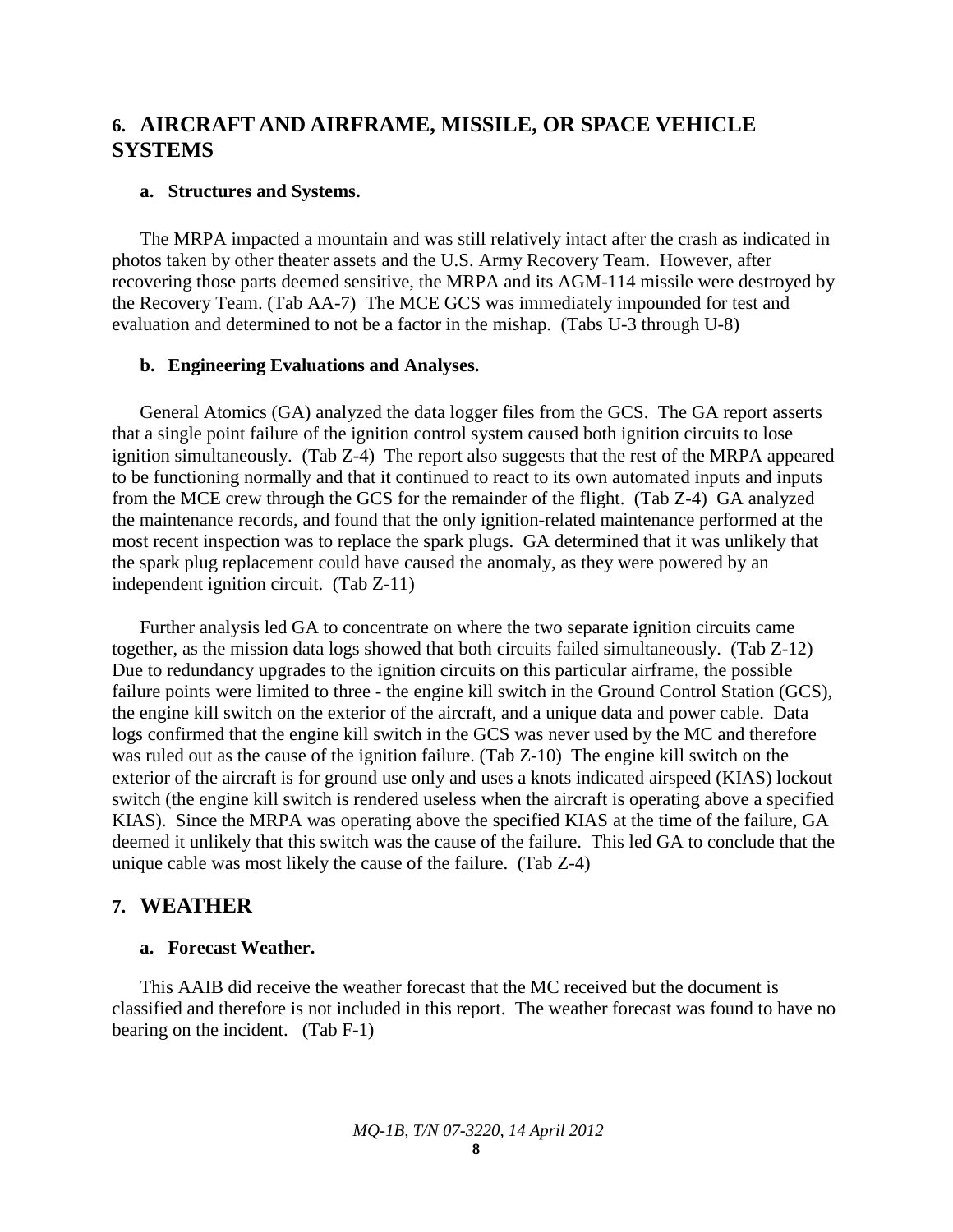### **b. Observed Weather.**

The previous pilot acknowledged that there were clouds in the area. The MSO also acknowledged the existence of clouds. The AAIB confirmed the flight conditions from the MRPA HUD tape and found the weather was not a factor in the mishap. (Tab F-1, Tab V-3.1)

### **c. Operations.**

There was no significant weather in the forecast that would affect the ability for the MQ-1B to effectively operate. No evidence suggests weather was a factor in the mishap. (Tab F-1)

### **8. CREW QUALIFICATIONS**

### **a. Mishap Pilot**

### (1) **Training**

The MP has been qualified in the MQ-1B since 5 November 2011. (Tab G-4)

### (2) **Experience**

MP had a total flight time of 3303.0 hours, with 157.5 hours in the MQ-1B. The MP was designated as an "Inexperienced" crewmember in the MQ-1B. The MP's flight time during the 90 days before the mishap was as follows:

|         | Hours | Sorties |
|---------|-------|---------|
| 30 days | 31.7  |         |
| 60 days | 50.4  | 15      |
| 90 days | 24.4  |         |

(Tabs G-6, G-7)

### **b. Mishap Sensor Operator**

### (1) **Training**

The MSO has been qualified in the MQ-1B since 22 June 2011. (Tab G-12)

### (2) **Experience**

MSO had a total flight time of 378.6 hours, all in the MQ-1B. The MQ-1B was MSO's first flight operations assignment. Prior to becoming a MQ-1 B sensor operator, the MSO was in a non-aviation career field. MSO was designated as an "Inexperienced" crewmember in the MQ-1B. The MSO's flight time during the 90 days before the mishap was as follows: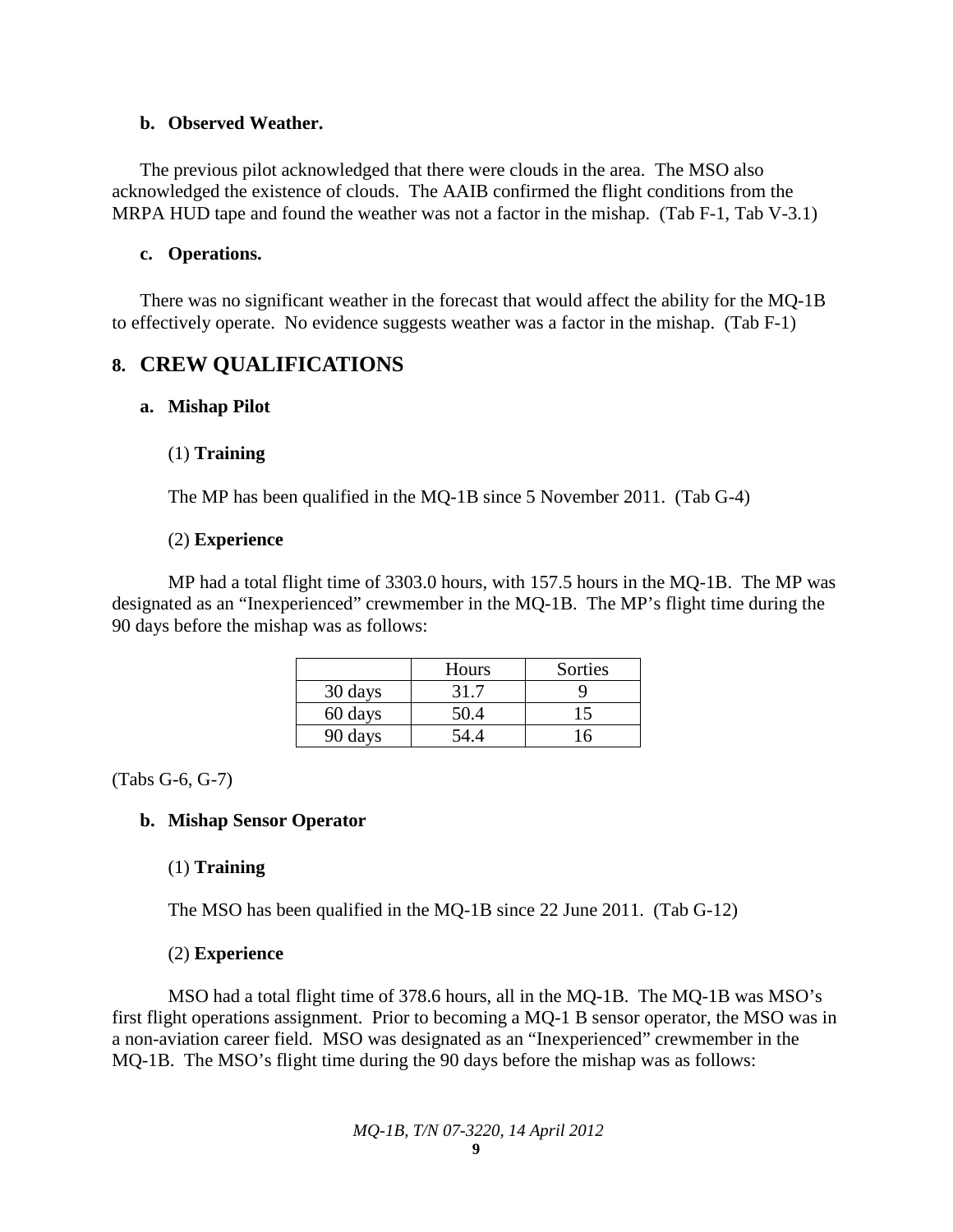|         | Hours | Sorties |
|---------|-------|---------|
| 30 days | 25.5  |         |
| 60 days | 50.0  |         |
| 90 days | 53.0  |         |

(Tab T-3)

### **9. MEDICAL**

### **a. Qualifications.**

At the time of the mishap flight, both crew members had current flight physicals, no known illnesses or injuries, and were medically qualified to perform flying duties. (Tab AA-6)

### **b. Health.**

No health issues for the mishap crew members were relevant to the cause of the mishap. (Tab AA-6)

### **c. Pathology.**

Pathology was not applicable to this mishap. (Tab AA-6)

### **d. Lifestyle.**

No lifestyle factors were found to be relevant to this mishap. (Tab AA-6)

### **e. Crew Rest and Crew Duty Time.**

Aircrew members are required to have 12 hours of crew rest, eight of which must be uninterrupted, and both mishap crew members reported having the required amount of sleep prior to the mishap. (Tab AA-6)

### **10. OPERATIONS AND SUPERVISION**

### **a. Operations.**

Operations tempo was thoroughly investigated and found not a factor in this mishap flight.

### **b. Supervision.**

Operations supervision was thoroughly investigated and found not a factor in this mishap flight.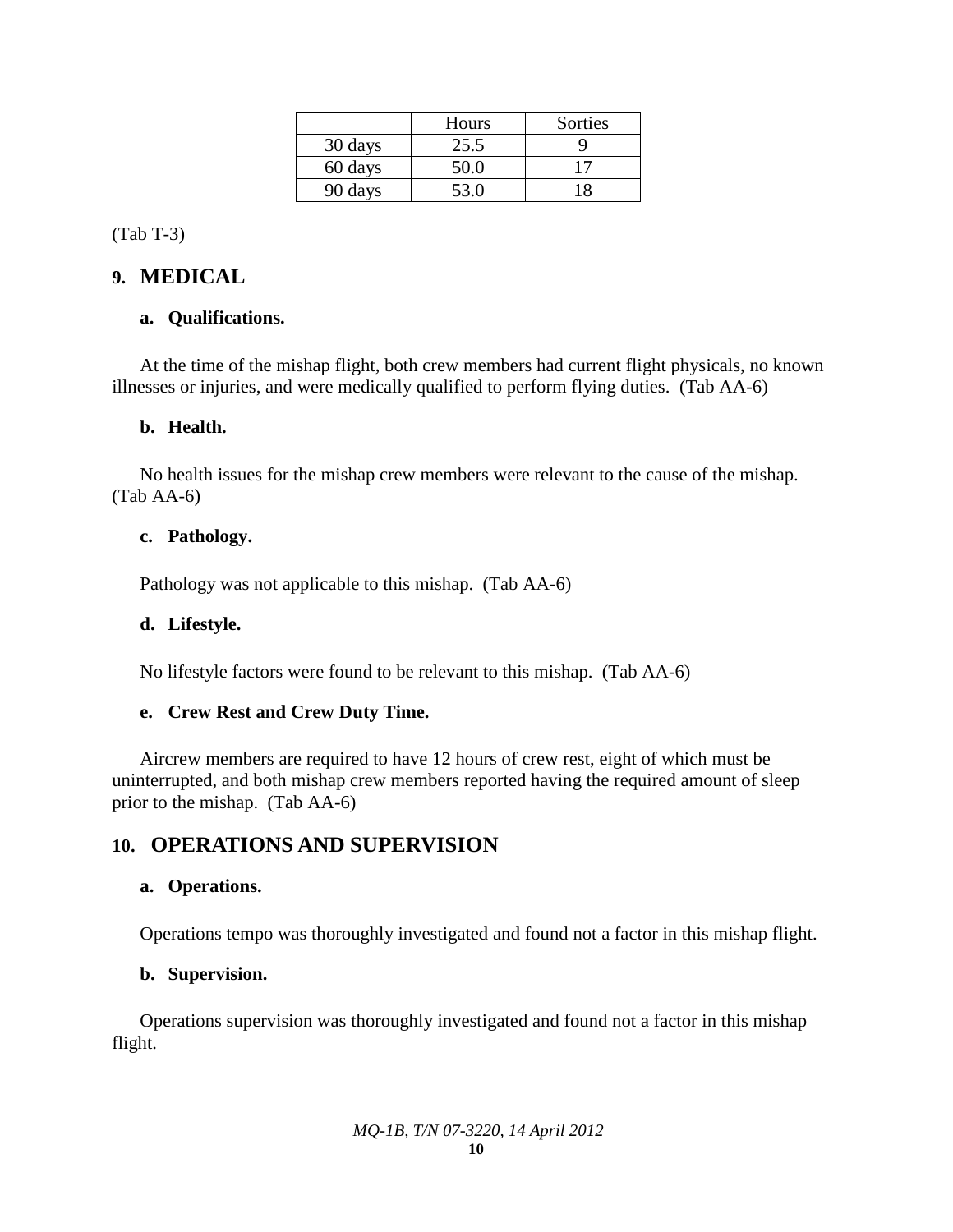### **11. HUMAN FACTORS ANALYSIS**

A human factor is any environmental or individual physical or psychological factor a human being experiences that contributes to or influences his performance during a task. There is no evidence to suggest that any human factors contributed to this mishap.

## **12. GOVERNING DIRECTIVES AND PUBLICATIONS**

We reviewed multiple Technical Orders (TOs). The applicable TOs were not releasable, either due to containing proprietary information, or because of the Arms Export Control Act.

### a. Known or Suspected Deviations from Directives or Publications.

There are no known or suspected deviations from directives or publications.

### **13. ADDITIONAL AREA OF CONCERN**

None.

6 August 2012

BRETT M. THOMAS, Lt Col USAF President, Abbreviated Aceident Investigation Board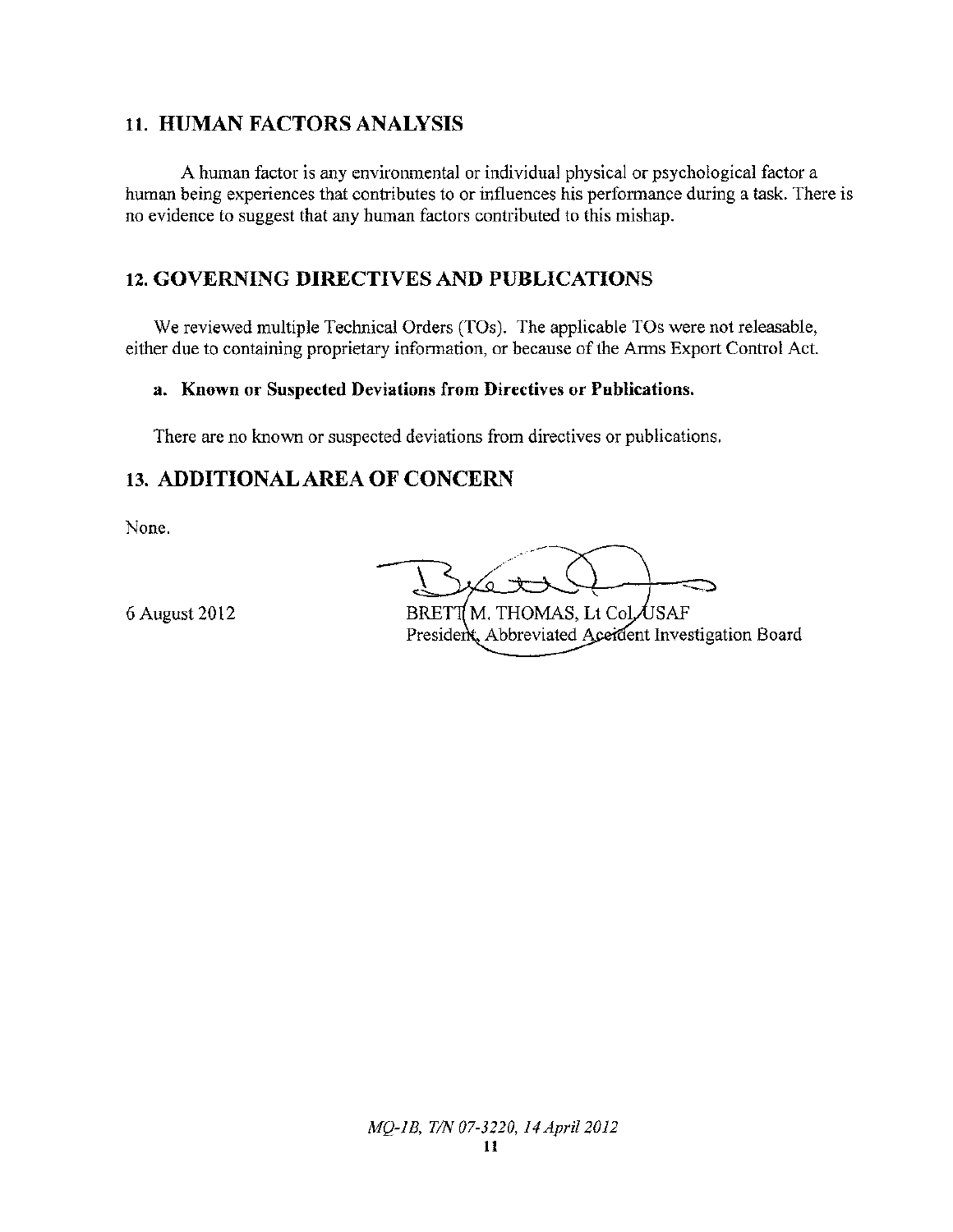### **STATEMENT OF OPINION MQ-1B T/N 07-3220 ACCIDENT 14 APRIL 2011**

*Under 10 U.S.C. 2254(d), the opinion of the accident investigators as to the cause of, or the factors contributing to, the accident set forth in the accident investigation report, if any, may not be considered as evidence in any civil or criminal proceeding arising from the accident, nor may such information be considered an admission of liability of the United States or by any person referred to in those conclusions or statements.*

#### **1. OPINION SUMMARY:**

Based on aircraft records, mission data logs, the Mishap Remotely Piloted Aircraft (MRPA) Heads-up Display (HUD) and voice recordings, maintenance records, interviews with the Mishap Crew (MC), interviews with operations supervision and support personnel, and General Atomics (GA) reports, I find by clear and convincing evidence that the cause of the mishap was engine failure. Specifically, the MRPA experienced a single point failure that caused a loss of ignition from both ignition circuits simultaneously. By a preponderance of the evidence, I find that a substantially contributing factor to this single point failure was a failure of the unique data and power cable. The evidence points to this cable, because it was the only point on this particular MQ-1B that joined the two ignition circuits.

#### **2. DISCUSSION OF OPINION:**

On 14 April 2012, an MQ-1B (T/N 7-3220) suffered an engine failure 87 minutes into the mission from which the Mishap Crew (MC) could not recover and the MRPA impacted the ground approximately 20 nautical miles (nm) short of the intended landing airfield. Review of the mission data logs, interviews with the MC and the crew operating the MRPA prior to the incident, and review of the MRPA HUD and voice recordings revealed no issues with the engine prior to the first indication at 03:20:24Z. The engine never recovered and failed to respond to MC inputs throughout the remainder of the flight.

General Atomics (GA) analyzed the mission data logs and tested the Secondary Control Module (SCM) from the MRPA to construct their Contractor Report. Their analysis of the data suggests that the engine failure was caused by a single point failure of the aircraft ignition system. Further analysis led GA to concentrate on where the two separate ignition circuits came together, as the mission data logs showed that both circuits failed simultaneously. Due to redundancy upgrades to the ignition circuits on this particular airframe, the possible failure points were limited to three - the engine kill switch in the Ground Control Station (GCS), the engine kill switch on the exterior of the aircraft, and the unique data and power cable. Data logs confirmed that the engine kill switch in the GCS was never used by the MC and therefore was ruled out as the cause of the ignition failure. The engine kill switch on the exterior of the aircraft is for ground use only and uses a knots indicated airspeed (KIAS) lockout switch (the engine kill switch is rendered useless when the aircraft is operating above a specific KIAS). Since the MRPA was operating above the specified KIAS at the time of the failure, GA deemed it unlikely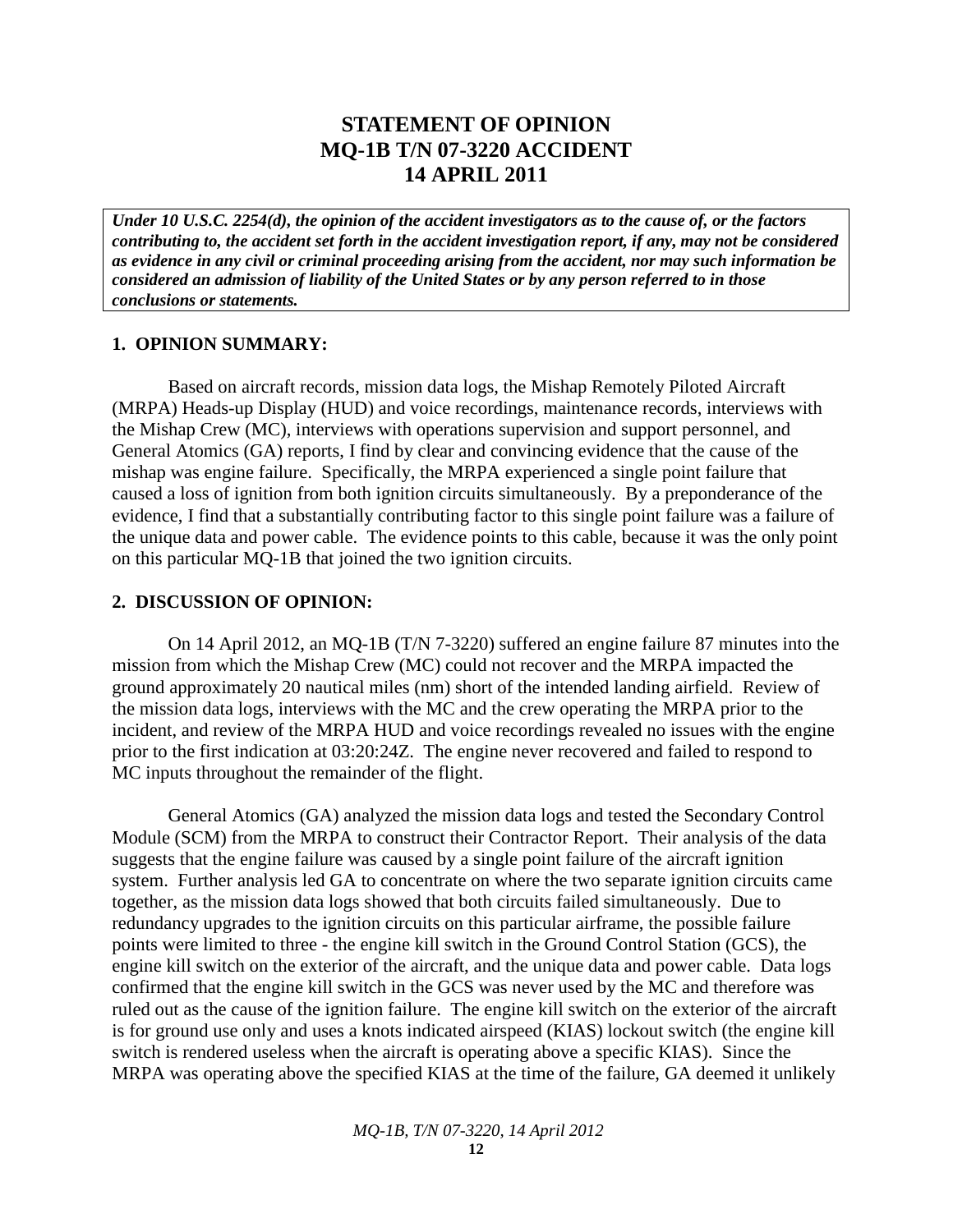that this switch was the cause of the failure. This led GA to conclude that the cable was most likely the cause of the failure.

A thorough review of aircraft maintenance forms and maintenance personnel qualifications showed no anomalies in the forms and revealed no deficiencies in maintenance personnel qualifications. Because this incident was caused by an engine failure and specifically an engine ignition failure, any maintenance performed on these systems immediately prior to the incident was examined. At the beginning of the flight on 14 April 2012, the engine had 55.5 total hours. The only ignition-related maintenance function was to replace the spark plugs. Based on the GA report and witness testimony, this was deemed to have any impact on the mishap.

I reviewed the actions of the aircrew operating the MRPA prior to the engine failure and the operations supervision, to determine if the actions by these individuals had any negative effects on the mishap. Operations supervision coordinated between the aircrew and the 432d WOC Director, gathering guidance on what the MC's course of action should be in recovering the MRPA. Operations supervision had a positive impact on the scenario by interjecting with possible courses of action based on numerous years of aviation experience. The crew that operated the MRPA prior to the engine failure followed all current technical orders and operated the MRPA in accordance with current guidance. They reported no aircraft anomalies and performed adequate crew briefings with the MC.

Finally, I investigated the actions of the MC. The MSO noticed that the aircraft was descending and brought this to the MP's attention at 03:20:47Z. Because the engine only partially rolled back, the MP diagnosed the descent as an uncommanded action versus an engine failure. The MP made several inputs to the MRPA based on this diagnosis. At 03:22:58Z, the Operations Supervisor suggested disengaging the autopilot to manually return the MRPA back to the assigned altitude. The MP disengaged the autopilot and attempted to advance the throttle. When the engine did not respond to the throttle inputs, the MP turned the MRPA towards the airbase, diagnosing the situation as an engine failure. The MC ran the appropriate checklists for the scenario covering all steps. The MC, along with inputs from operations supervision, attempted to get the engine to respond while recovering the MRPA to the airbase. At 03:30:00Z it was determined that the MRPA would not be able to return to base and the MRPA impacted the ground at 03:41:13Z, 20nm short of the airbase.

While the MC continued their analysis of the engine rollback, the MRPA continued to descend and travel further away from the LRE. I determined that earlier diagnosis of the mishap as an engine failure, as compared to the MC believing it was an uncommanded descent, would not have resulted in a successful recovery of the aircraft. I find, given the distance from the airbase that when the MRPA's engine initially showed abnormal operation, that the MRPA was unrecoverable even from that point. Therefore, the actions of the MC were not causal or contributory to the mishap.

I find by clear and convincing evidence the cause of the mishap was an engine failure. By a preponderance of the evidence I find specifically that a single point failure in the ignition system caused the simultaneous loss of both ignition control circuits. Due to the physical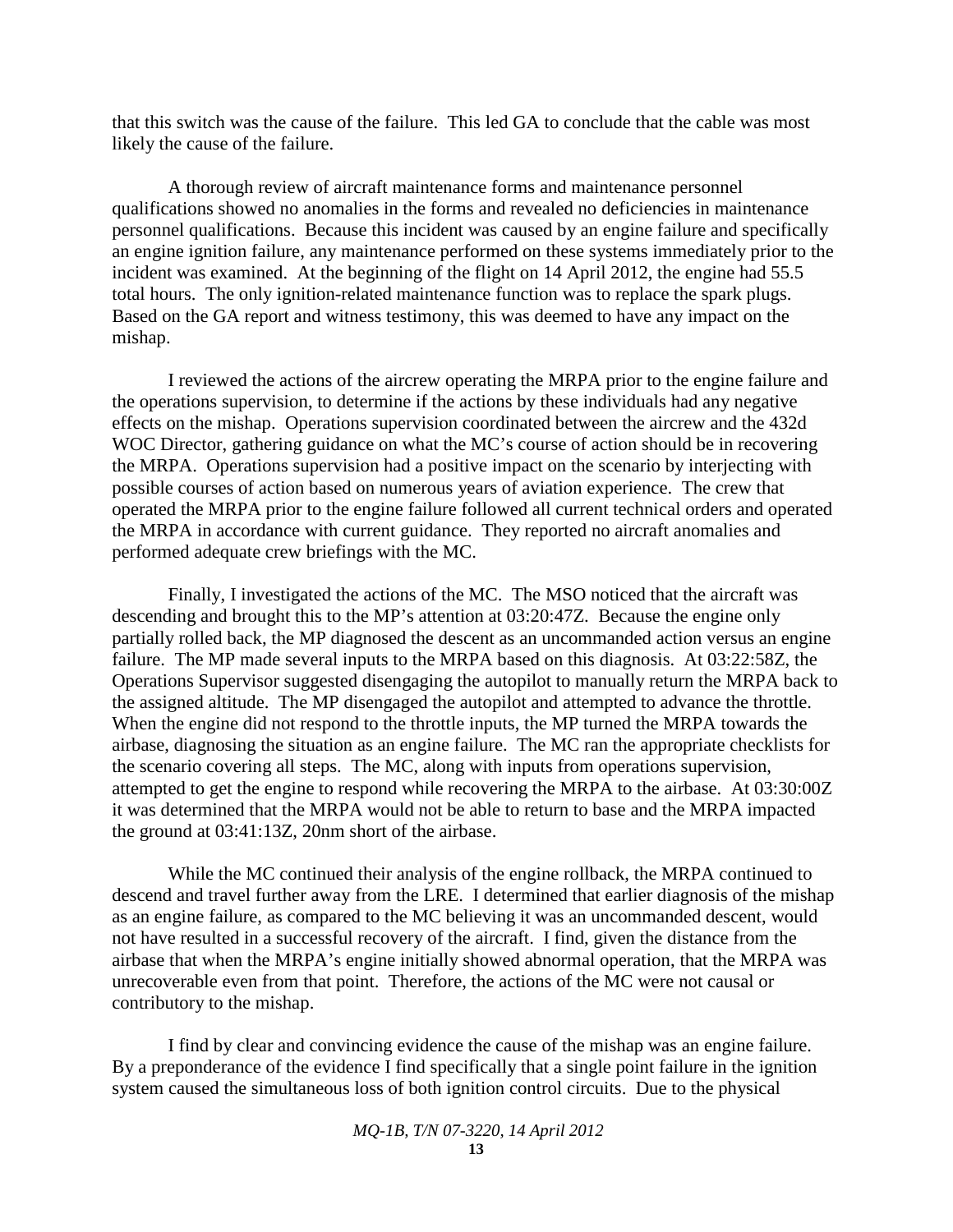distance from the airbase at the time of the engine failure, the MRPA could not be recovered at the point of first indications of engine failure.

BRETT M. THOMAS, Lt Col, USAF

6 August 2012

President, Abbreviated Accident Investigation Board

Under 10 U.S.C. 2254(d), the opinion of the accident investigators as to the cause of, or the factors contributing to, the accident set forth in the accident investigation report, if any, may not be considered as evidence in any civil or criminal proceeding arising from the accident, nor may such information be considered an admission of liability of the United States or by any person referred to in those conclusions or statements.